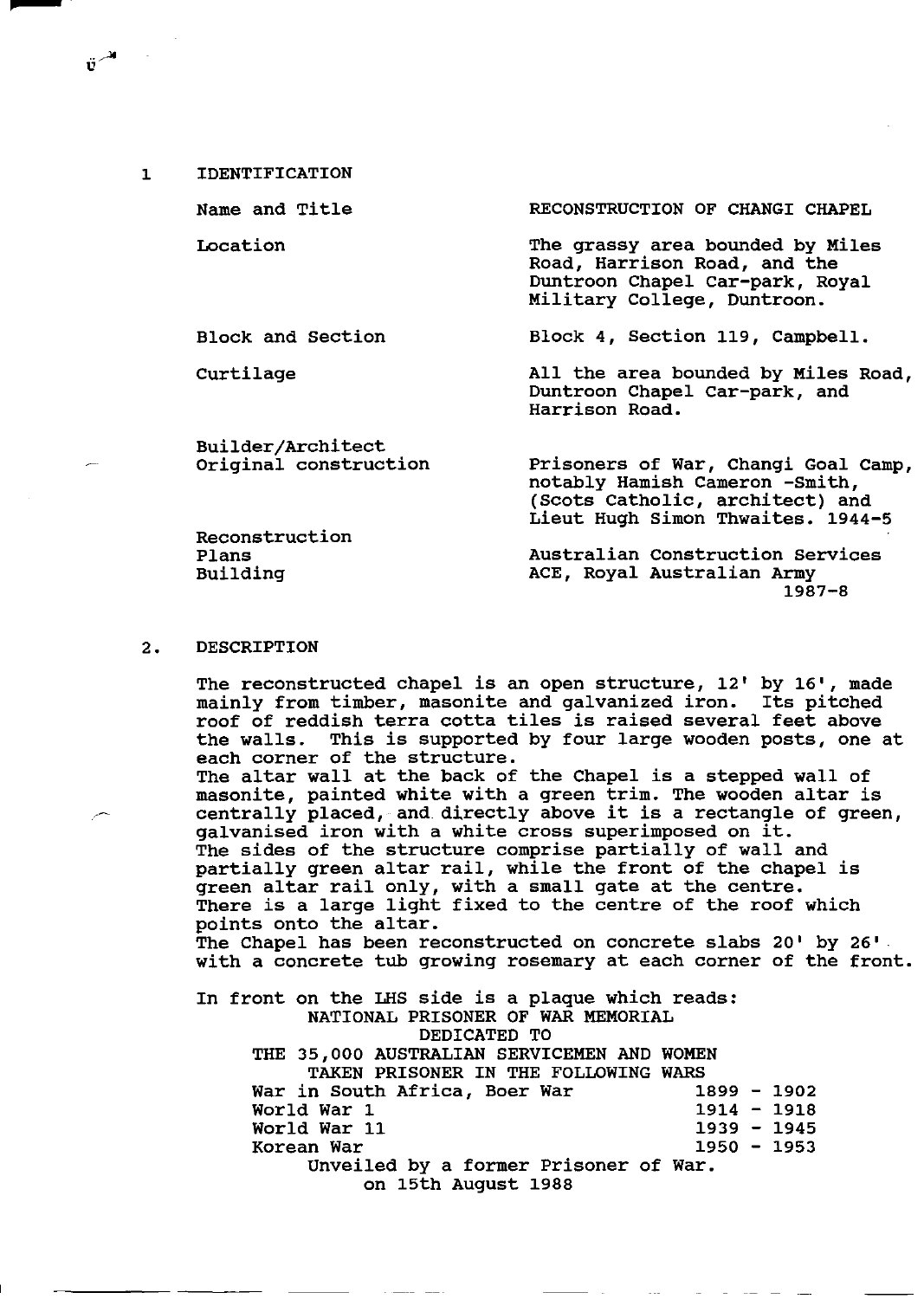In front on the RHS side is a plaque which reads: 'This Chapel was originally constructed by prisoners of war in Changi Camp, Singapore Island in 1944. Its construction was an act of enduring faith in the midst of extreme adversity. After the War the Chapel was returned to Australia for<br>preservation. It was erected on this site as a nation It was erected on this site as a national memorial to all Australian Prisoners of War on 15 August 1988 Funds for erection and maintenance of this memorial were provided by public subscription'

The landscape of the site is to symbolise the original Changi site. It is built in the centre of a grassy parkland, with axis centred on existing gum trees.

## 3. HISTORY

Prisoners of war from the 8th Division AIF were interned in the Changi Gaol Camp from 1943 onward, and within weeks of their arrival had determined to build a Catholic Chapel. Originally a simple post and beam structure with a frond floor was erected under the guidance of Cameron-Smith and Simon-Thwaites. The Chapel evolved over an extended period utilizing found materials, and it was used as a place of worship until the end of the War. In October 1945 the war Graves Unit, including a Corporal Lee, spent a few days by chance in the Changi Camp, en route to Sumatra. Corporal Lee made a request to the British to save the Chapel, which was one of the few structures that had not been<br>fired. Permission was granted and after extensive photos, Fermission was granted and after extensive photos, dimensional drawings and sketches were made by Lee, the Chapel was dismantled by a working party of surrendered Japanese personnel. It was crated to Australia in 1947, with the intention that the Chapel be re-constructed as a fitting memorial for" prisoners of war who had had little recognition for the extreme adversity under which many had lived and died" (Cpl Lee). The crates were stored in the Australian War Memorial where they remained forgotten for 40 years.

It was finally offered to Australian Defence Force Academy, and in 1987 reconstruction work commenced. An application for funds from the Bi-Centennial Authority was rejected, so the Army launched a nationwide public appeal for funds. In consultation with the Australian Heritage Commission a site at Duntroon was chosen in the centre of a pocket of parkland close to the Duntroon Chapel.

The items inside the crates were marked with alphabetic and numerical codes enabling accurate re-construction.

INCLUDED were the cross from the roof and the roof tiles Panel from above the altar and the altar M0st of the floor tiles

Two roof beams and struts Timber framing from the side walls Few pieces of timber trim CGI skirting Electrical switchboard Electrical light fittings

MISSING were Two front posts (Replacements were necessary) The roof frame (Replacement was necessary)

Some of the roof tiles were broken. Originally from Malabaar Tile Works, Feroke in India, they were matched by identical tiles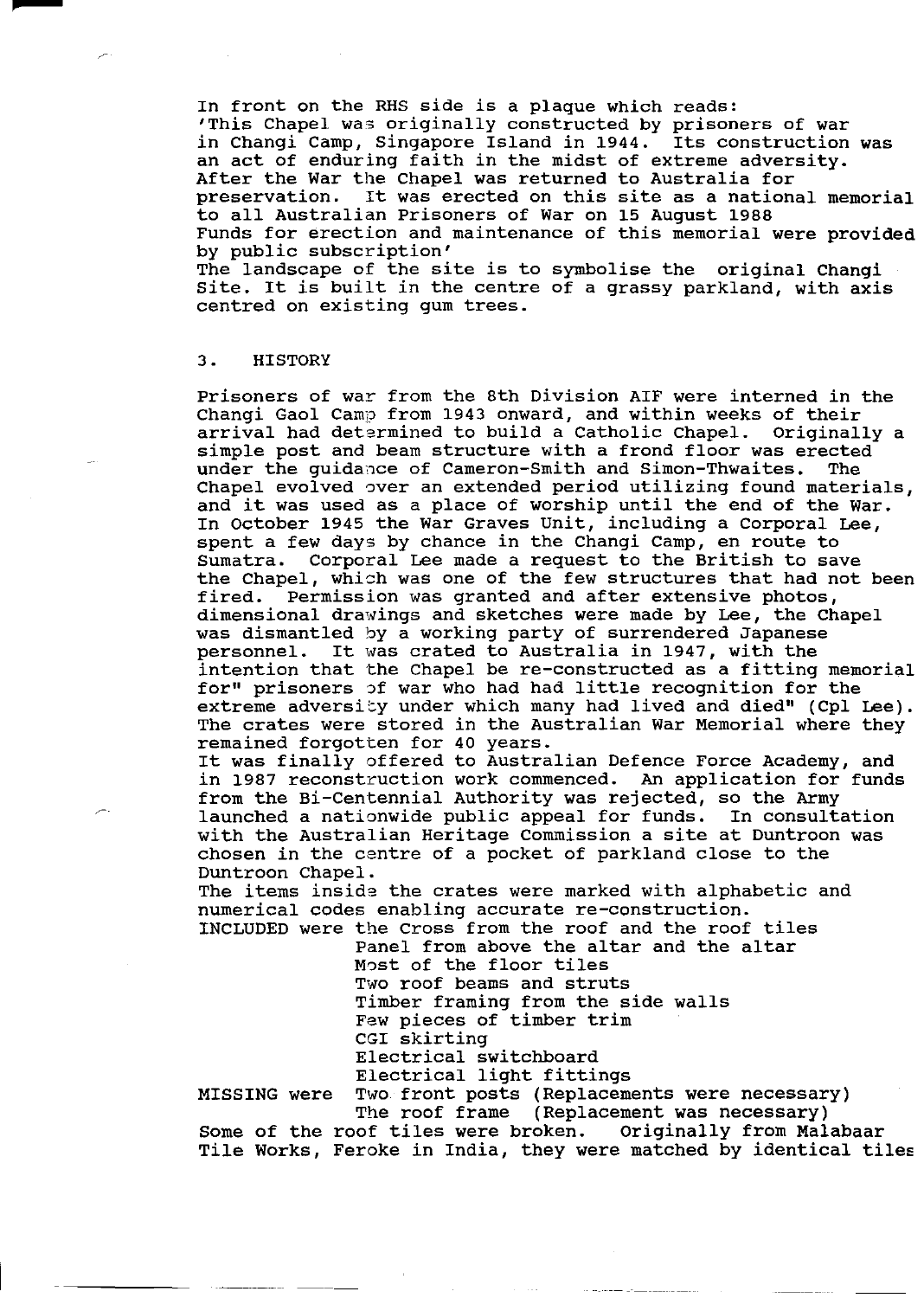from St Mary's Church, Rose Hill, Sydney. There was no attempt at replacement of missing tiles from the floor.

Although photos and sketches from 1945/6 indicate that the Chapel was not wired, the electrical switchboard and wiring found in the crate were installed. Paint samples were matched at the Canberra College of Advanced Education, and the Chapel painted in its original colours.

The Chapel was dedicated as a national memorial to all Australian prisoners of War on 15th August 1988, the anniversary of the end of the War, and was attended by Max Lee, and many of the Changi survivors and their relatives. Both Simon Thwaites, a Catholic priest in England, and Cameron Smith, an architect in Zambia were traced though too late to attend the dedication ceremony. They were subsequently brought to Australia in May 1989, when Father Simon Thwaites celebrated Mass in the Chapel.

REFERENCES.<br>Peter Freeman and Associates. Re-construction of Changi Chapel as a National POW Memorial RMC Duntroon, Canberra Canberra Times Australian Construction service Archives Conservation Plan March 1990 Duntroon Archives, and Minutes of Trustees Meetings

# 4. STATEMENT OF SIGNIFICANCE

The re-constructed Changi Chapel serves as a national memorial to all prisoners of war, and a reminder of the enduring faith of many under the most adverse circumstances.

### 5. CONSERVATION

Regular inspections are undertaken every 3 months while more detailed inspections occur in Jan/Feb and July/August each year due to the uncertainty of durability of components.

- 6. NOTIFICATION Commandant, RMC Duntroon.
- 7. OTHER RELEVANT INFORMATION

# 8 SUMMARY

This small chapel was originally constructed in the Changi Prisoner of War Camp in Singapore Island in 1944 utilising found<br>materials. It is a simple open timber framed building with a It is a simple open timber framed building with a tiled roof. It has a timber, galvanised iron and masonite altar wall with a wooden altar. After the War it was returned to Australia and faithfully restored at Duntroon in 1988 by the Army helped by funds provided by public subscription. It was dedicated as a national memorial to all prisoners of war and serves as a reminder of the enduring faith of many under the most adverse circumstances, and is also used as a multi